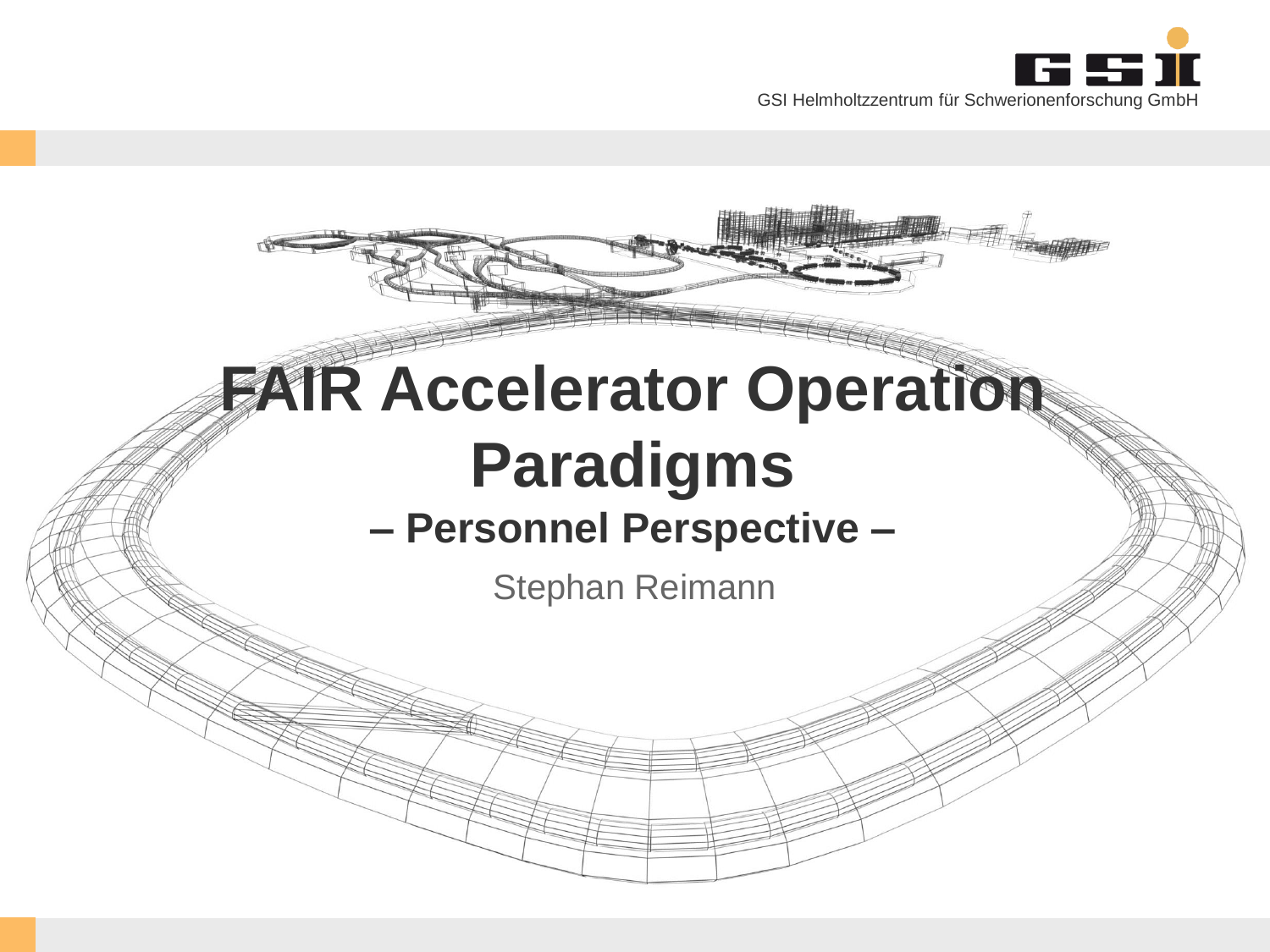

#### **Overview**

- 1. GSI operation until 2012
- 2. staff requirements per shift working place
- 3. basic paradigms for FAIR operation
- 4. implications, recommendations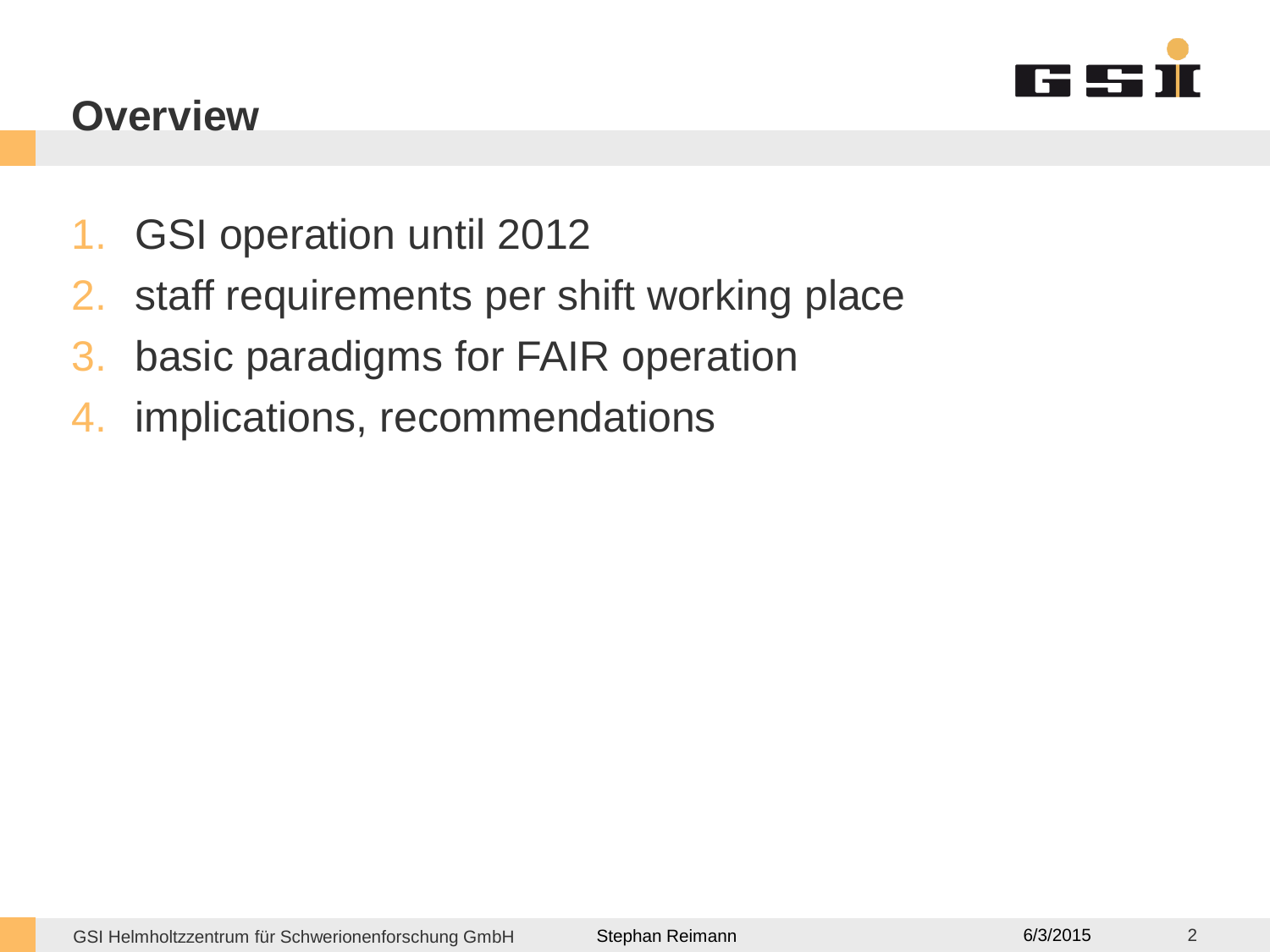

# **Previous GSI operation until 2012**

- 3 accelerators (UNILAC, SIS18, ESR)
- **UNILAC and SIS18 operation by operators, ESR** operation 50/50 by experts and operators
- 3 persons on shift (2 operators + 1 experienced operator = shift leader)
- staff: pool of 23 operators (in 2012)
- Additional personnel:
	- 1 on call operations coordinator
	- 4 on call machine experts (UNILAC,SIS18,ESR,FRS)
	- 28 on call experts (controls, RF, magnets, vacuum, infrastructure, ...)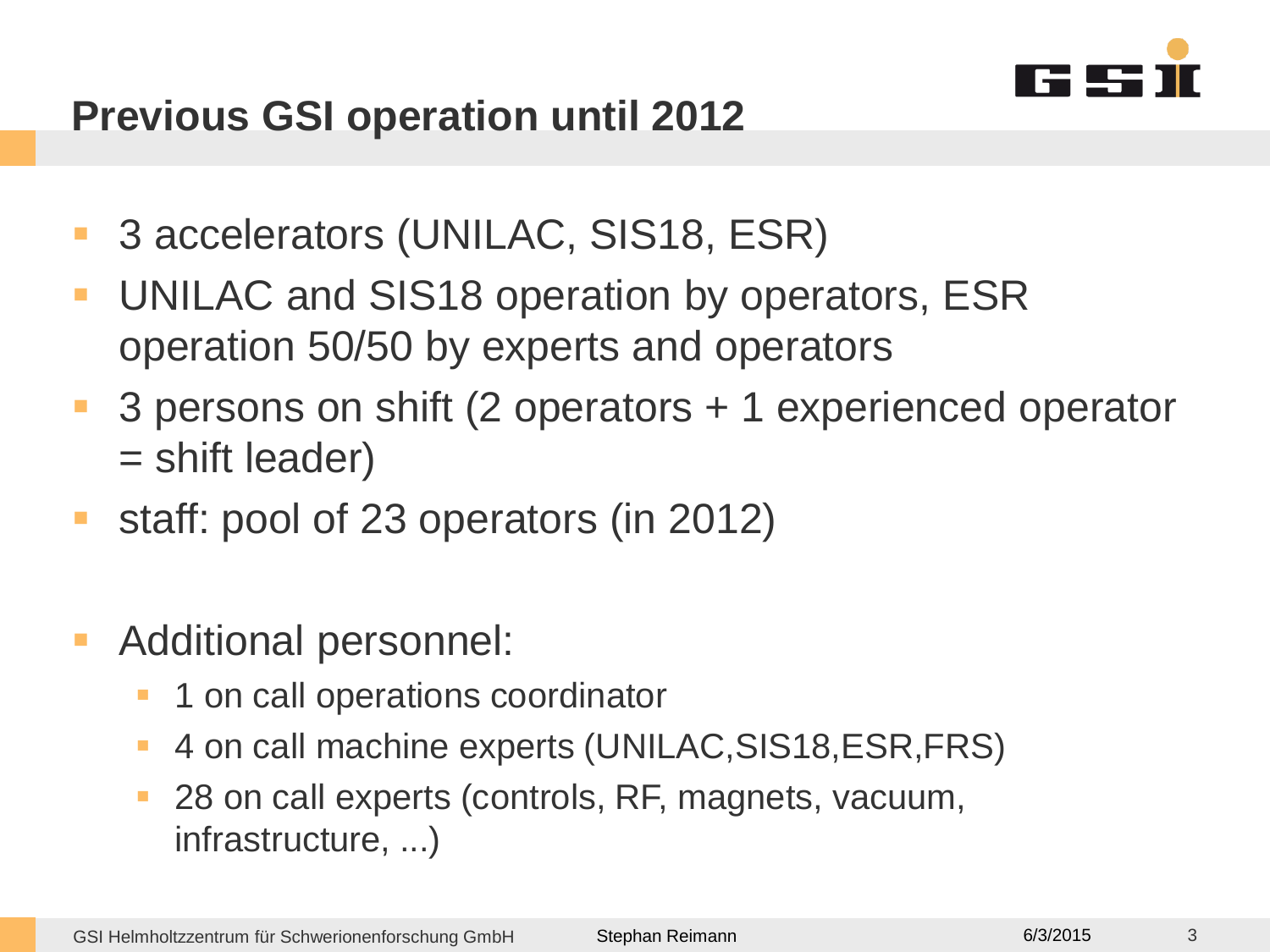

## **organization of GSI operation**



GSI Helmholtzzentrum für Schwerionenforschung GmbH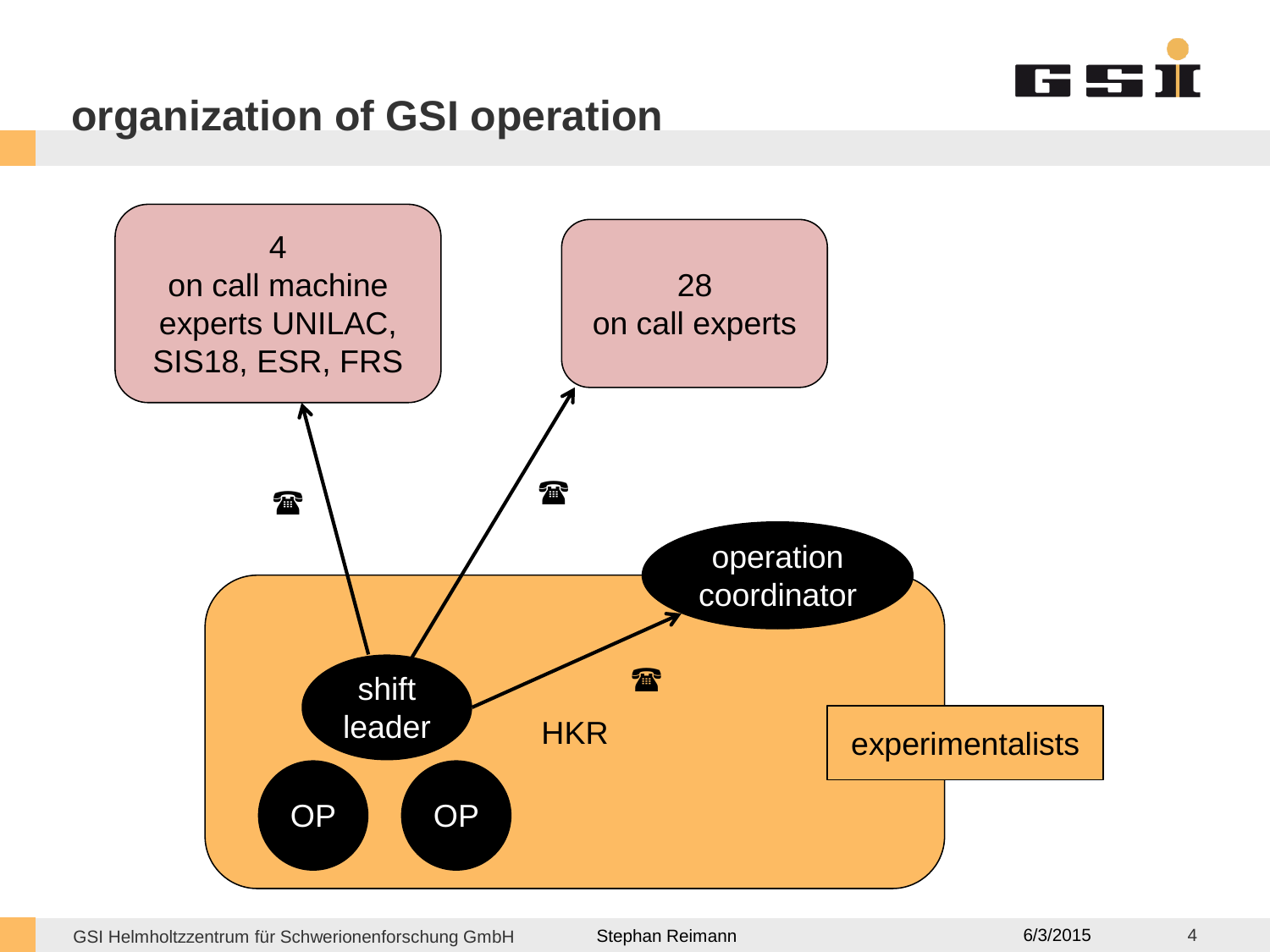

#### **staff requirements per shift working place**

- operation agreement ("*Betriebsvereinbarung*") + TVöD
	- max. 5 shift working days in a row
	- not more than 3 night shifts in a row
	- **2** free Sundays per month in general
	- balanced shift distribution (#early  $=$  #late  $=$  #night)
	- 66h free time after a 5-days-block, which leads to 3 free days after last night or late shift
	- ascending rotation (early  $\rightarrow$  late  $\rightarrow$  night)
- avoid gaps in shift schedule, else many free days will be generated and the availability of personnel decreases heavily. Example: one single night shift on Sunday creates 2 free days (Fr + Mo)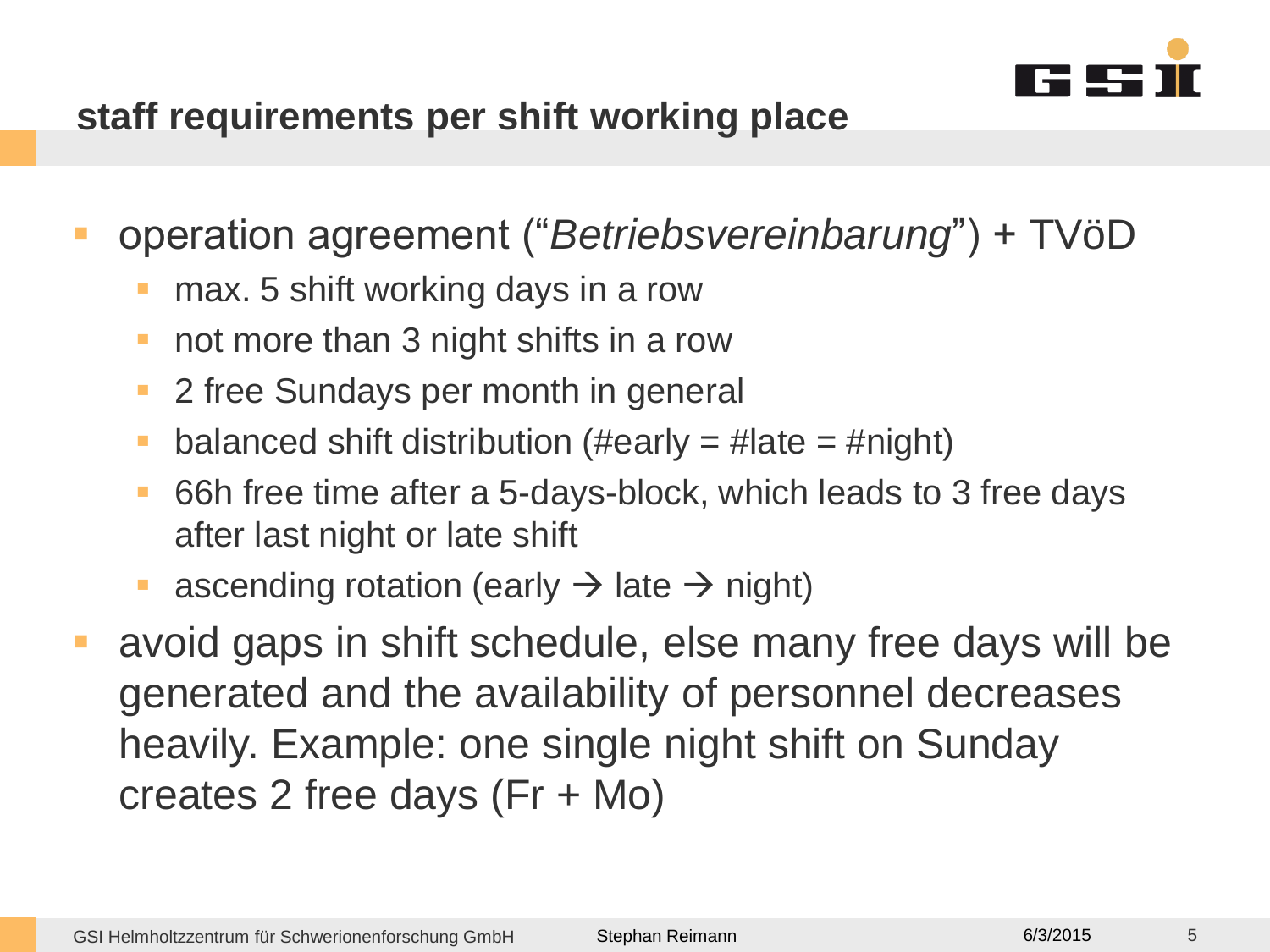# **Optimized Standard-Shift Pattern (15days- Rotation)**





- 5 persons (a-e) permanently needed, to fill the pattern
- **1** 1 normal working day every 15 days
- only 1 additional free day after shift every 15 days
- resource saving
- compatible with operation agreement
- equal distribution of all 3 shift types
- at 80% availability  $\Rightarrow$  6.25 persons per shift working place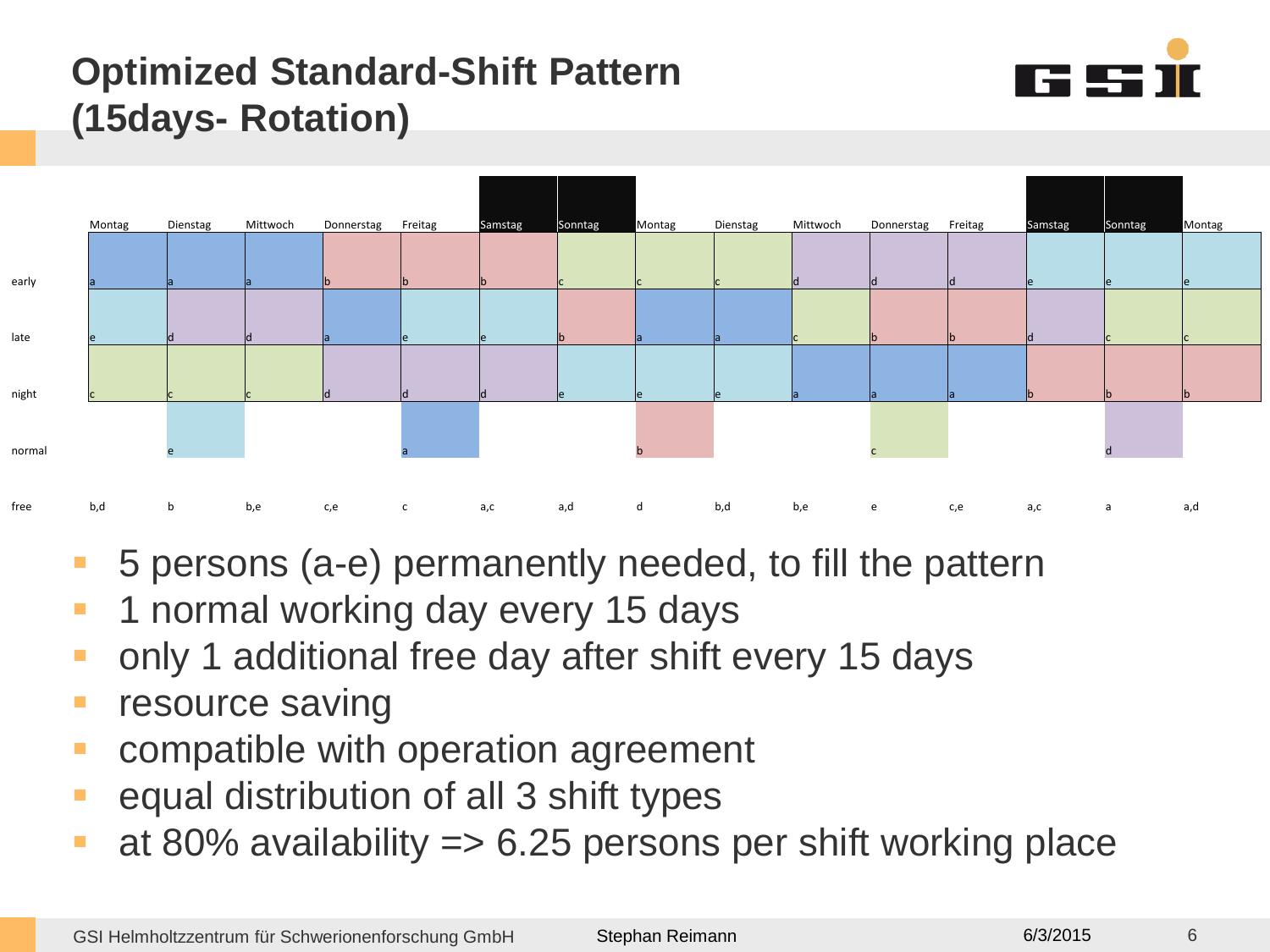

#### **realistic availability of one shift worker at GSI**

- availability factor of one FTE (holidays, leave days, illness, company leisure time) =  $80\%$ <sup>(1)</sup>
- day off after shift  $\rightarrow$  14/15 = 93% <sup>(2)</sup>
- normal working day  $\rightarrow$  14/15 = 93% <sup>(2)</sup>
- 6 days of additional holidays per year for shift workers  $\rightarrow$  199/205 = 97% <sup>(3)</sup>
- parental leave (per child  $(1,38/2)$  0.5years / 40years)  $\rightarrow$  79,3/80 = 99% <sup>(4)</sup>
- not discussed: from 48<sup>th</sup> birthday on, night shifts are not obligatory

#### *v = 80% · 93% · 93% · 97% · 99% = 67%*

#### 5 / 67% = **7.4 persons per shift working place**

- (1) availability of one FTE (W.Bayer)
- (2) necessarily results from the standard pattern
- (3) specified in TVöD §27
- (4) rough estimate: ca. 0,5 years parental leave per child ("Studie zu den Auswirkungen des BEEG auf die Erwerbstätigkeit und die Vereinbarkeitsplanung" )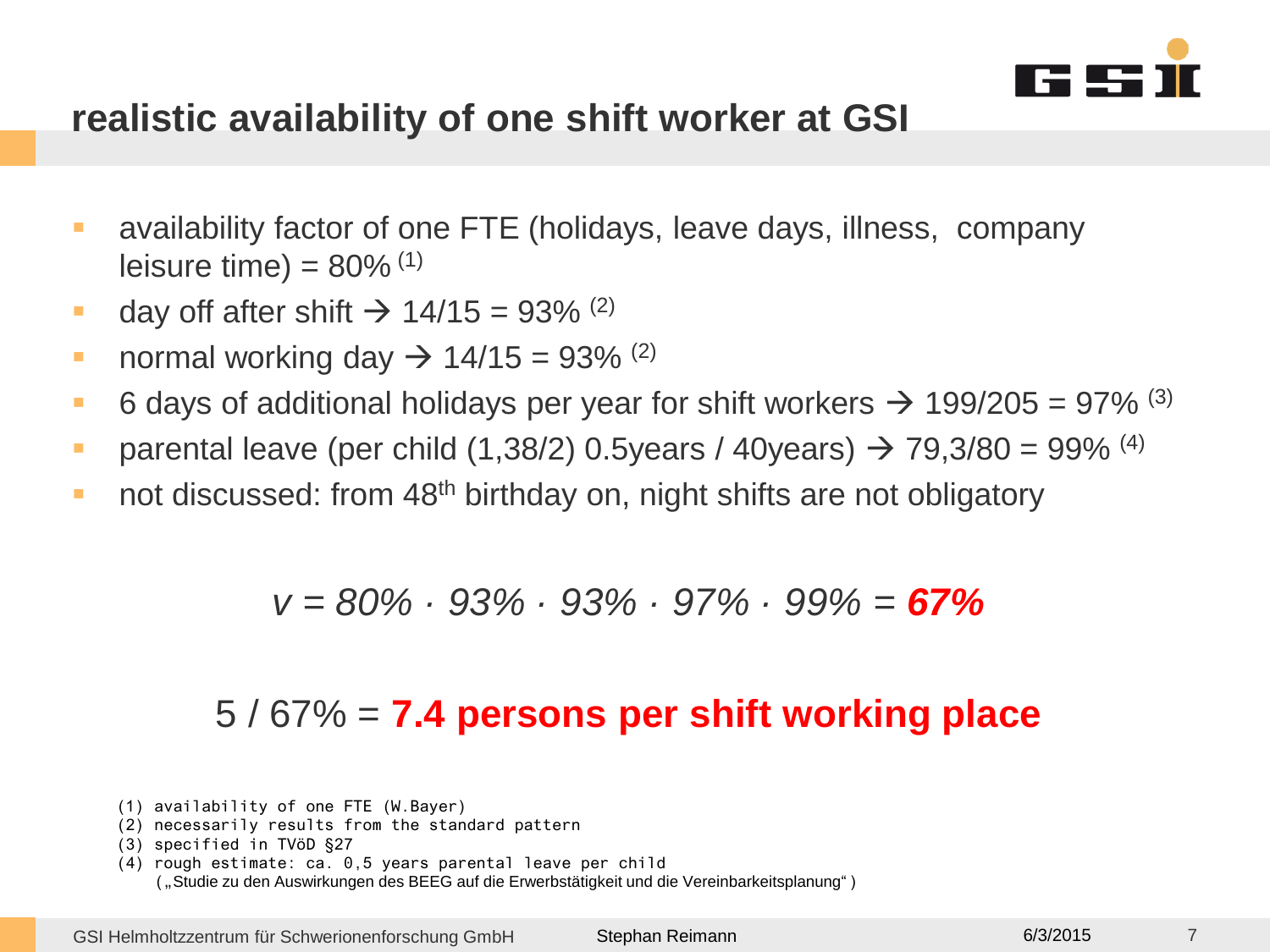# **Overview staff requirement vs. number of shift working places**



| <b>Shift working places Staff</b> |    | <b>Example</b>                                     |  |
|-----------------------------------|----|----------------------------------------------------|--|
|                                   | 15 | Beam time 2015                                     |  |
|                                   | 22 | <b>GSI standard</b>                                |  |
|                                   | 30 | re-commissioning 2017*<br>and SIS100 commissioning |  |
| $-5$                              | 37 | <b>FAIR-operations**</b>                           |  |

- Consistent with experience of n years of operation at GSI (23 persons were foreseen for operation in the past)
- Consistent with shift scheduling 2015 (currently 14 persons are available for 2 person shift => shifts could be scheduled, but in holiday season no substitutes are available)
- new employees have to be assigned as 4th operator on shift as BV says

8

<sup>\*\*</sup> see FAIR Operating Paradigm (30 persons core team + 7 persons on demand) to these must be added 7-8 persons for infrastructure (cryo)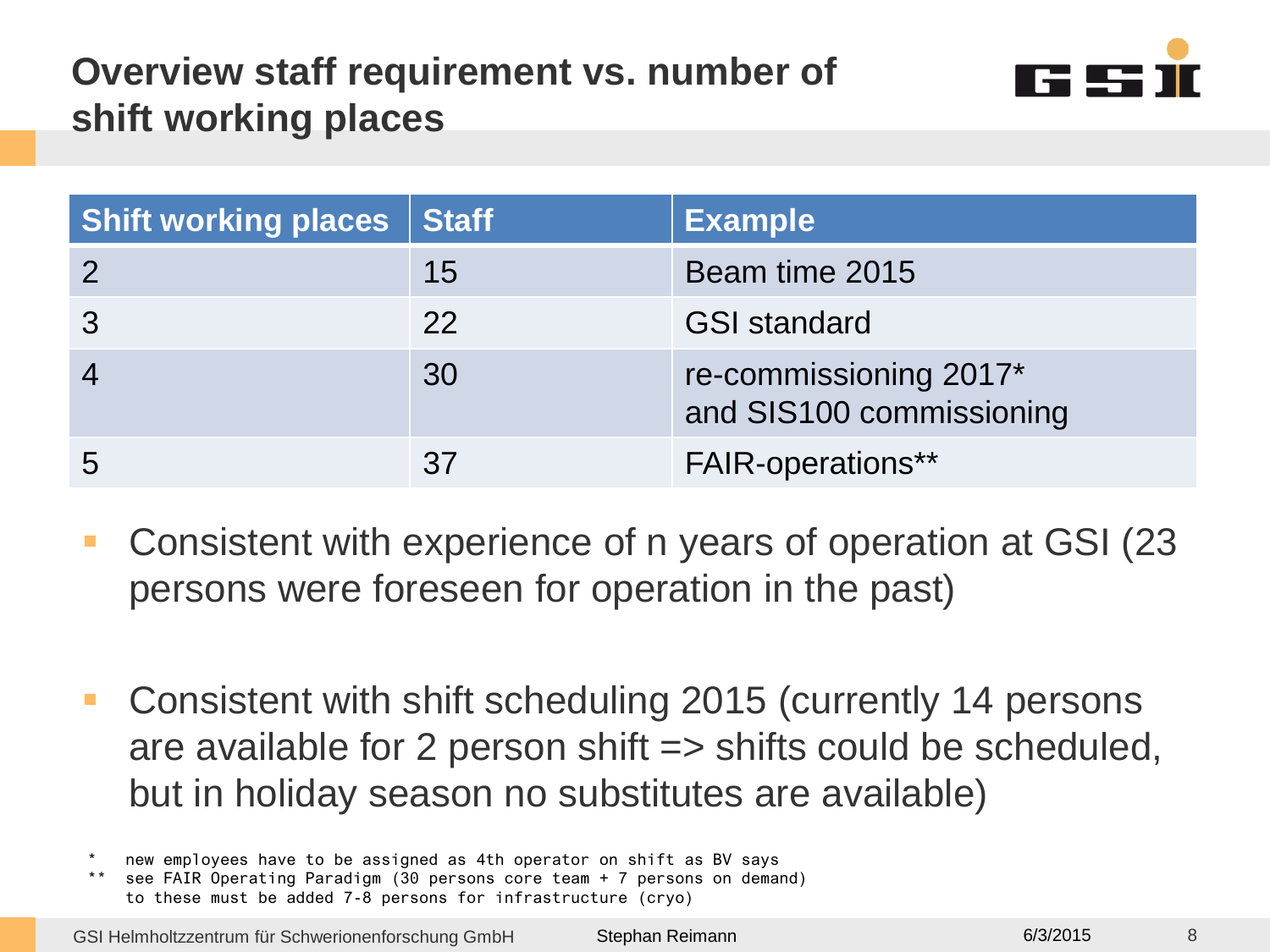

# **3 phases of operation**

- 1. Setup & Commissioning
	- all operators are busy (4-5+1[cryo] persons)
	- **nachine experts for support (4-5 persons)**
	- **On call experts from accelerator departments**
	- **accelerator near experimentalists (5-8 persons)**
	- **•** parallel machine development (4-5 persons)
	- peak: ca. 24 persons permanent in control room
- 2. Monitoring & Adjustment
	- **EXECONDERGIST CONDUTE:** conditions: machine setup is done, high level automation
	- **F** only "skeleton-crew" needed
	- ca. 5-6 persons permanent in control room
- 3. Problems
	- depending on the kind of problems, something between 1 and 2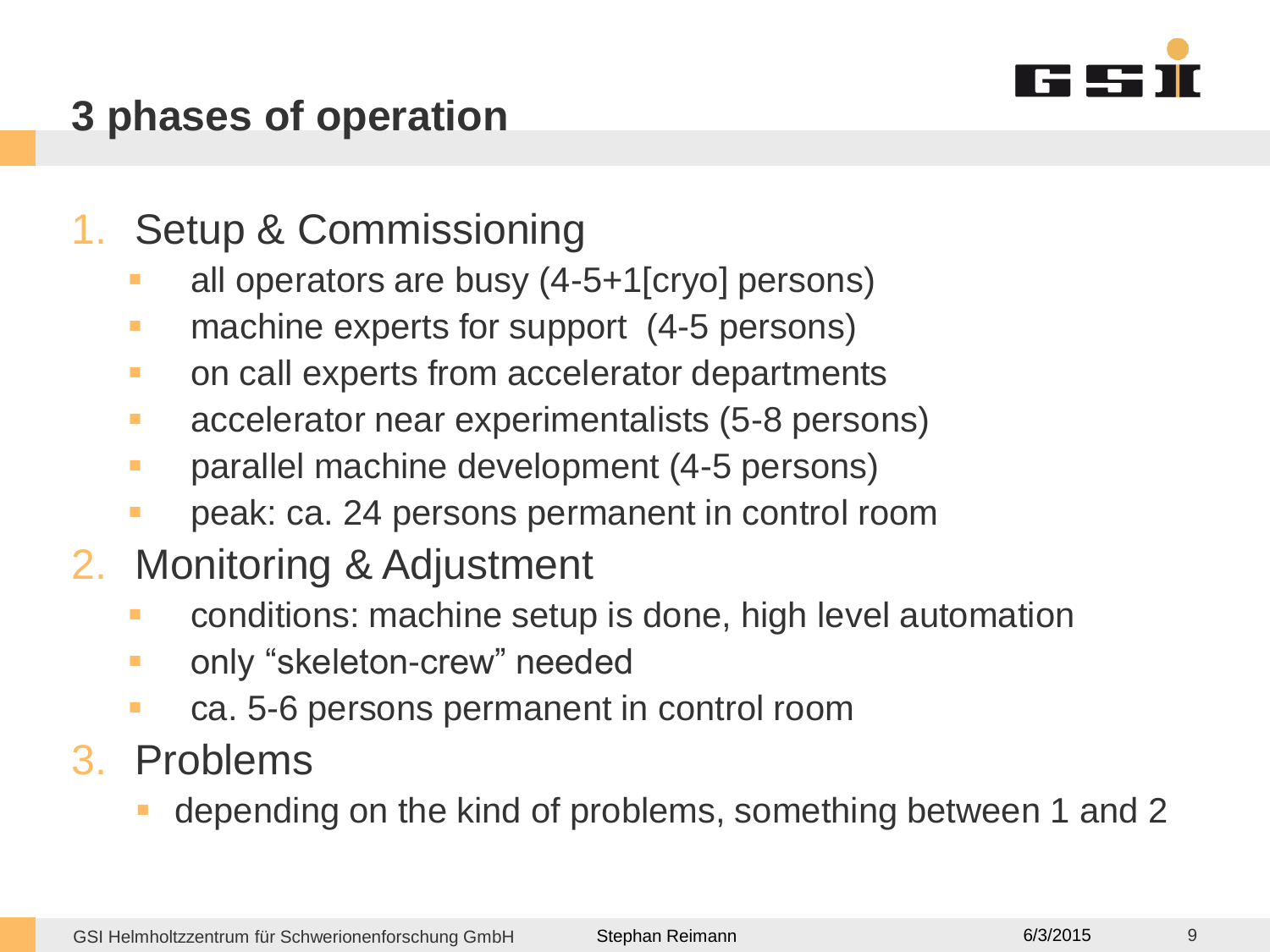

### **FAIR: 5 additional accelerators**



GSI Helmholtzzentrum für Schwerionenforschung GmbH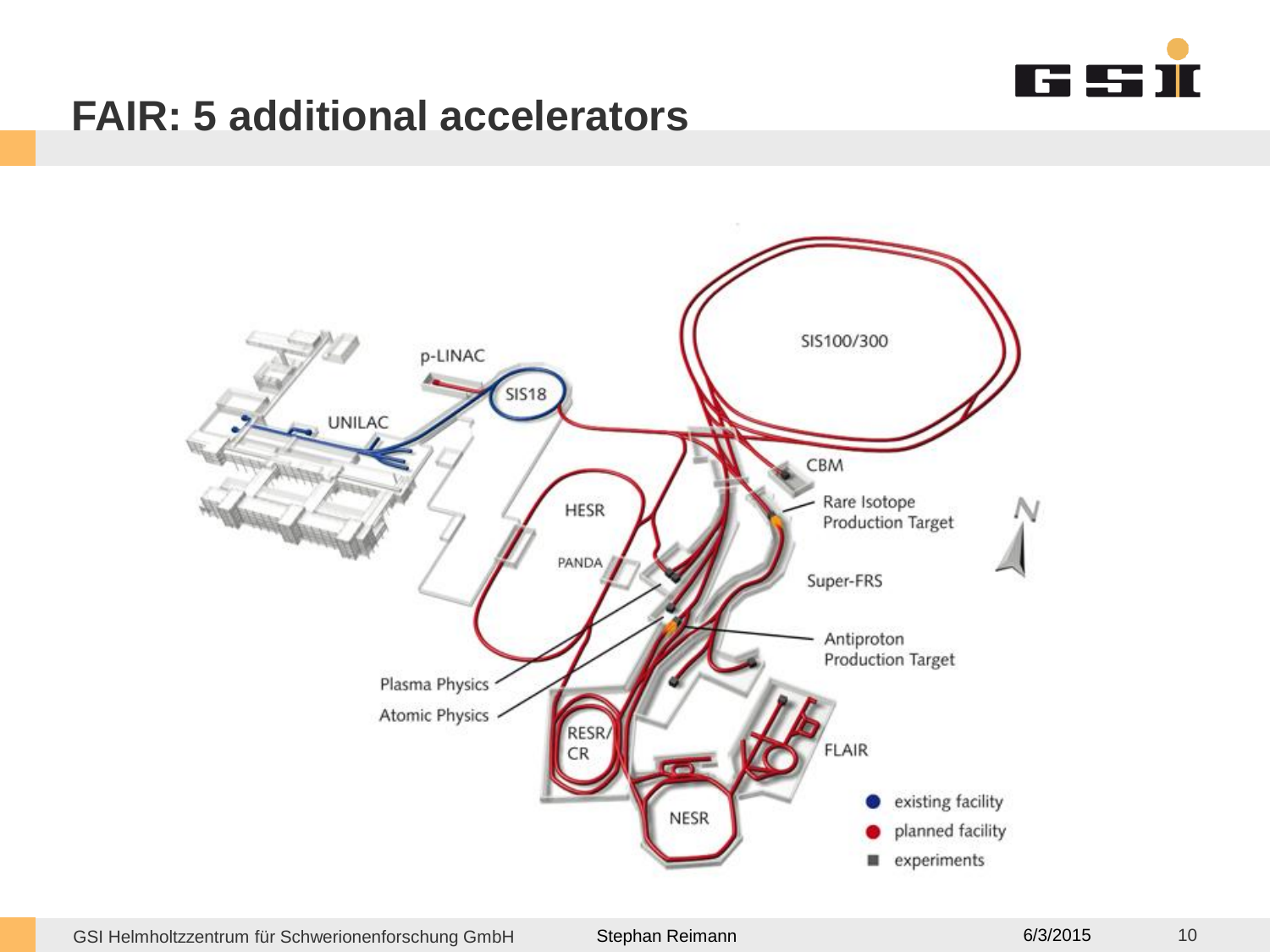

# **FAIR: 5 main experiment chains**

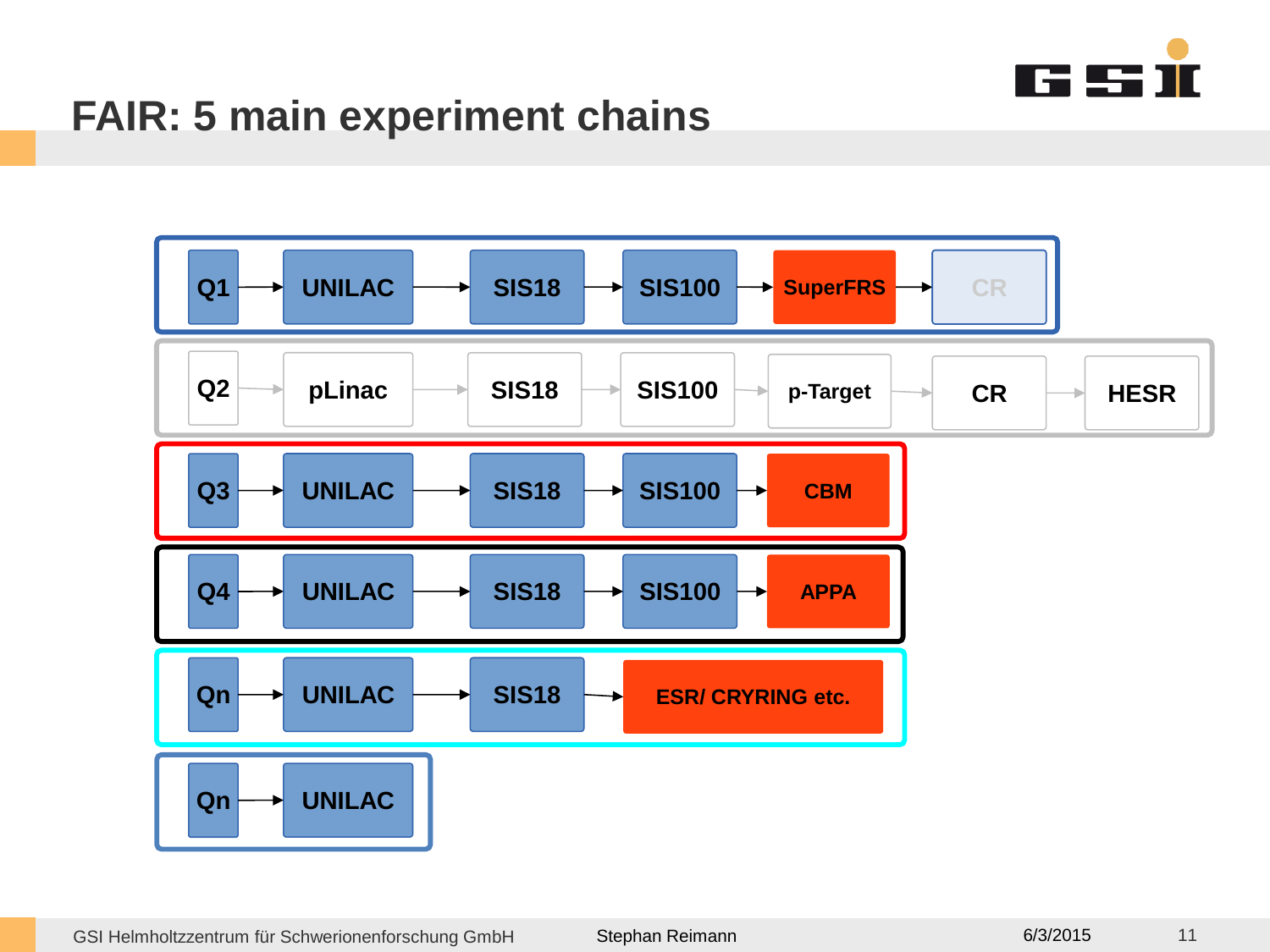

# **Implications**

- **nassive parallel operation (FAIR Operation Modes)**
- $\rightarrow$  new operator skill requirements
- $\rightarrow$  more manpower needed (status quo: 14 operators available = max. 2 persons on shift)
- $\rightarrow$  present control room and operation team does not fit FAIR conditions (only limited UNILAC-operation possible at the moment)

**how should we do operating in the future? what are the requirements? how many operators do we need?**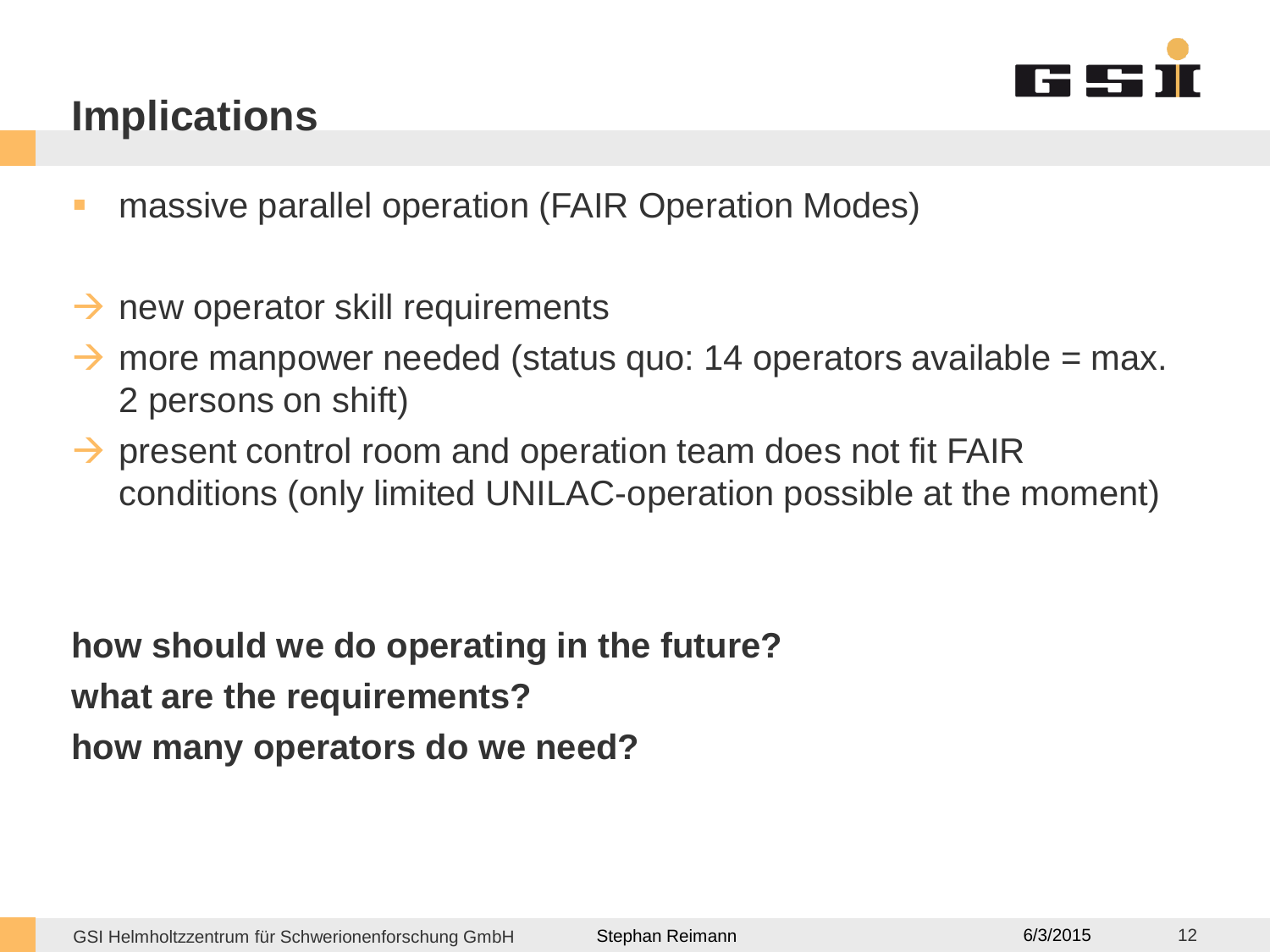

## **Basic Paradigms**

- a) 1 operator per machine (OPM)
- b) 1 operator per experiment (OPE)
- c) optimization (OPT)

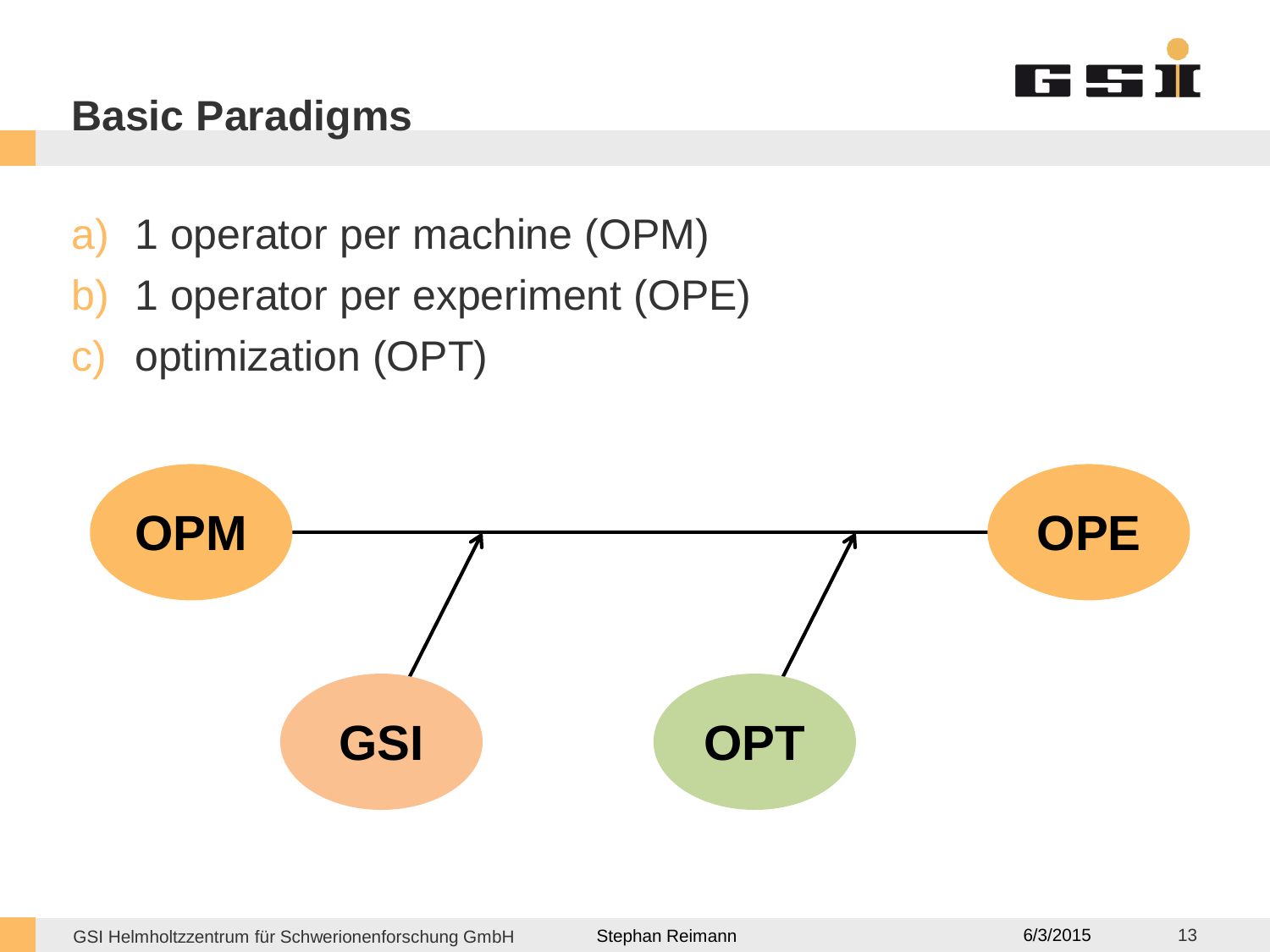

# **A: one operator per machine**

#### $\blacksquare$  Pro

- operator is an expert of his domain (LINAC, Ring)
	- less operation errors on machine setting
	- faster beam setup
- **dedicated training possible** 
	- skill targeted training
	- less expensive personnel
- Contra
	- 1. you can only replace an operator with one, who is an expert of the same domain  $\rightarrow$  limits flexibility of shift planning
	- 2. for each machine (MSV: 8 accelerators) we need 7.4 operators  $\rightarrow$  59 **persons**
		- which is expensive (ca. 400000€/a per shift working place)
		- which leads to idle staff, when not all accelerators are operated
	- 3. interface problem + multiple experiments cannot be setup simultaneous

#### **Loopholes**

- shift leader has to be an expert of every machine
- 2. none
- 3. none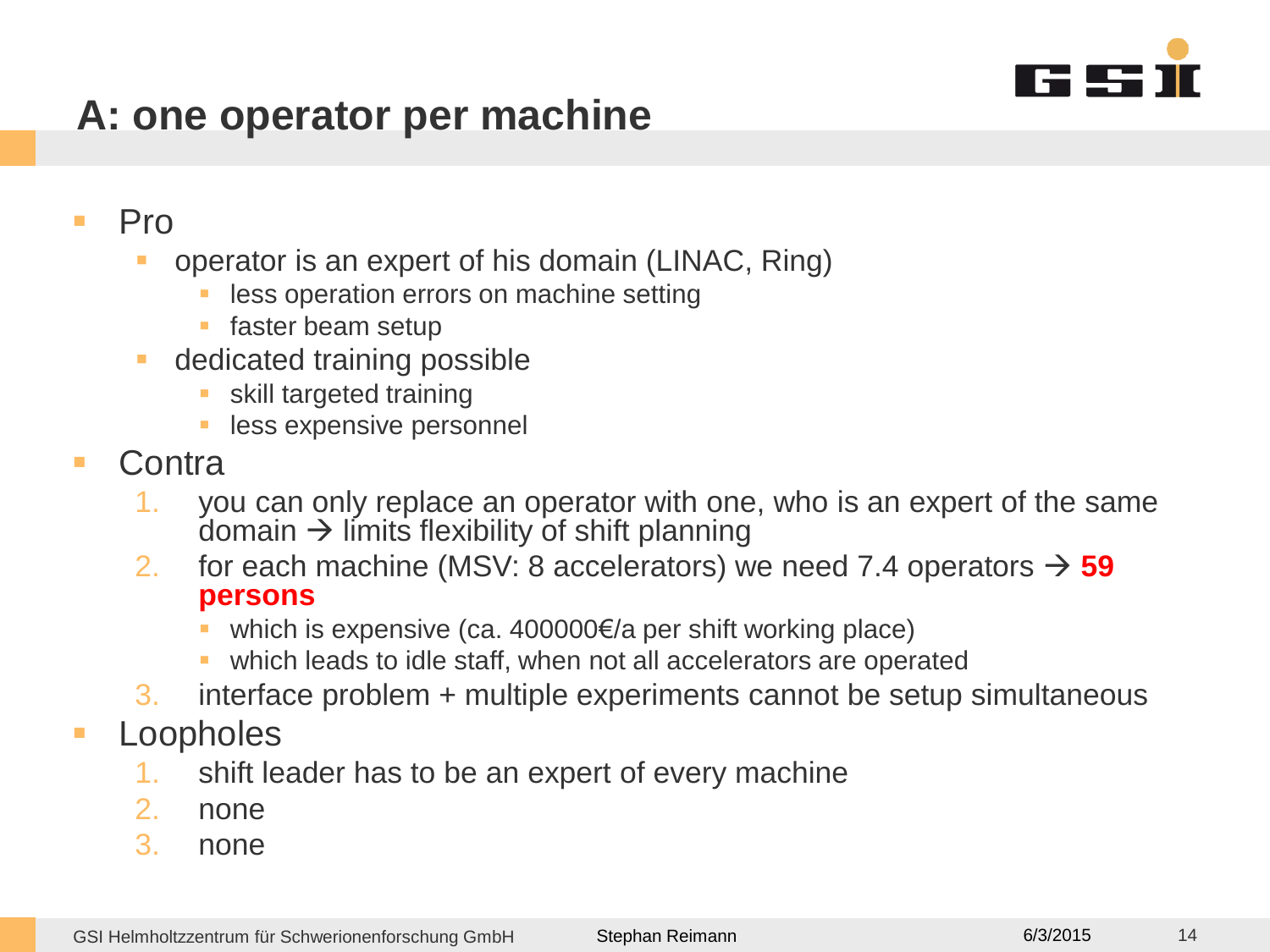

# **B: one operator per experiment**

#### $\blacksquare$  Pro

- one responsible person per experiment
	- the operator is an expert of the experiments requirements
	- a good motivation to run "my" experiment better
	- **there is a dedicated contact person for the experimentalists**
- less personnel needed as in OPM paradigm (5 big experiment chains (SuperFRS, pBar-Target, CBM, APPA, SIS+ESR, UNILAC)
- better redundancy because of Contra 2.
- $\blacksquare$  Contra
	- 1. after the setup phase, the operator is usually idle
	- 2. the operators must know every machine perfectly
	- 3. the operator must have a look on all running machines and have to switch his console during the setup process
	- 4. two operators may access the same machine setting at the same time (possible interferences)  $\rightarrow$  unlikely, but a problem for global parameters
	- **5. 44 persons** is still a big personnel need
- **Loopholes** 
	- 1. Operator could be responsible for more than one experiment, which then must be scheduled sequential
	- 2. a higher education level for operators is needed in general  $\rightarrow$  higher costs
	- 3. The console settings have to be defined in a way that the operator can operate everything from one console working place
	- 4. see 3. + reporting on parallel access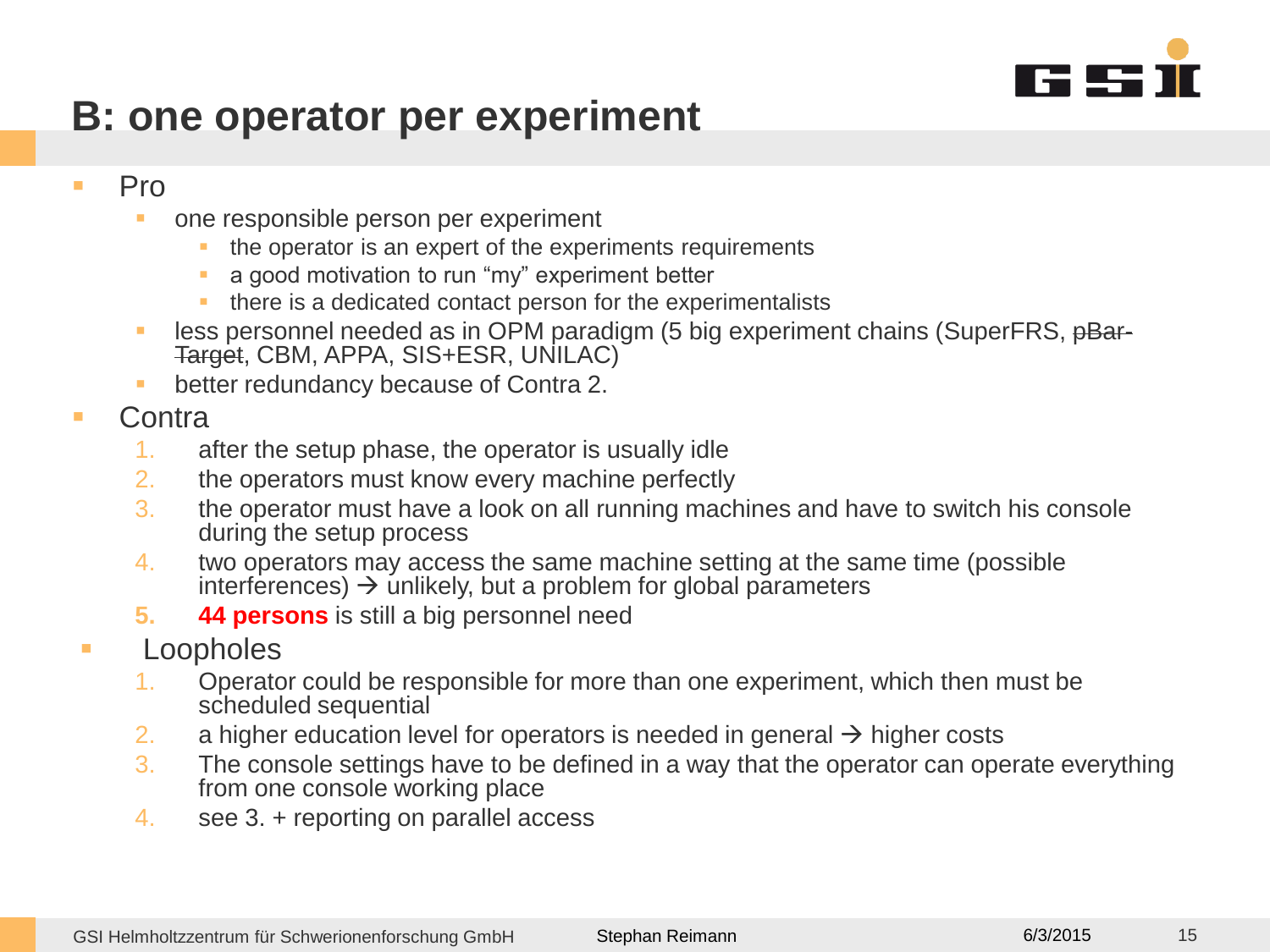

# **C: Optimization**

- shift leader is very experienced (accelerator physicist or further trained existing shift leader)
- operators are machine type specialists (LINACs, synchrotrons, storage rings, beam lines incl. FRS)
- **•** operators are responsible for one or two experiments
- shift structure depends on the demand (core team + operators on demand)
- **Conditions** 
	- OP+SL have to be recruited soon and trained appropriate
	- stable long term beam time scheduling is needed, the big experiments must be scheduled sequential
	- **The MCR console settings have to be defined in a way that the operator can operate everything** from every console working place (fully digital control room)
	- **high level automation, no misuse of rare manpower**
	- same machine types can be set up in the same way (generic operating software/ consistent look and feel )
- $\blacksquare$  Pro
	- an expert is present for every machine type (as in OPM)
	- **redundancy**
	- only 4-5 operators needed, to run the whole facility (incl. 1 shift leader)  $\rightarrow$  30-37 persons
	- **responsibility + motivation as in OPE**
- Contra
	- ?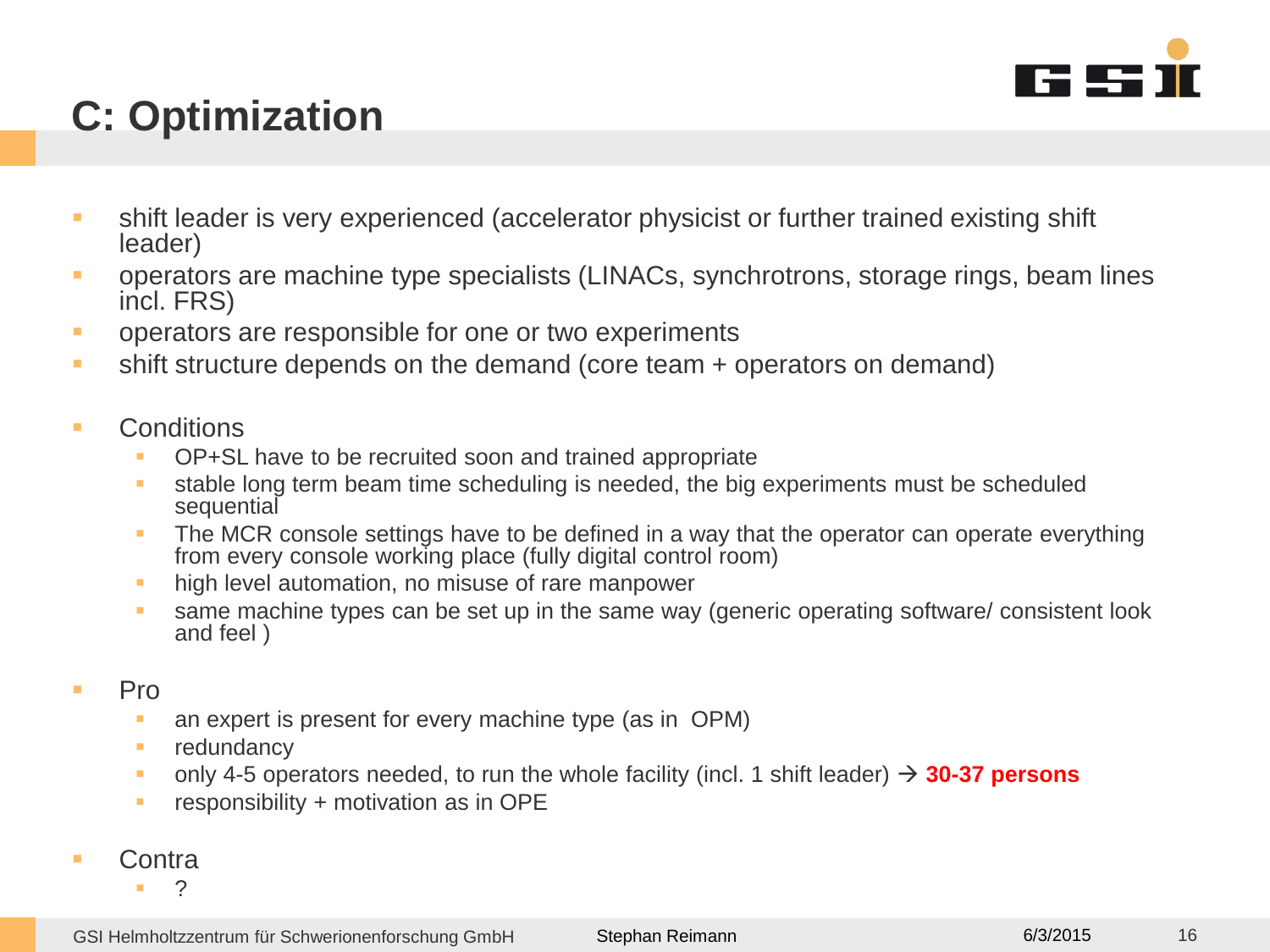

# **Summary**

|                                                                       | <b>OPM</b>                                                                                                                                        | <b>OPE</b>                                                                                                                                                                                                                                                            | <b>OPT</b>                                                                                                                                                                                                                                                                                                                                                 |
|-----------------------------------------------------------------------|---------------------------------------------------------------------------------------------------------------------------------------------------|-----------------------------------------------------------------------------------------------------------------------------------------------------------------------------------------------------------------------------------------------------------------------|------------------------------------------------------------------------------------------------------------------------------------------------------------------------------------------------------------------------------------------------------------------------------------------------------------------------------------------------------------|
| operators on shift                                                    | 8                                                                                                                                                 | 6                                                                                                                                                                                                                                                                     | $4 - 5$                                                                                                                                                                                                                                                                                                                                                    |
| personnel needs                                                       | 59                                                                                                                                                | 44                                                                                                                                                                                                                                                                    | 30-37                                                                                                                                                                                                                                                                                                                                                      |
| Unsolved problems                                                     | Interface problem<br>$\bullet$<br>Suboptimal use of<br>$\bullet$<br>setup time $\rightarrow$<br>Very much idle time<br>$\bullet$<br>for operators | Idle operators after<br>$\bullet$<br>setup phase or if less<br>than 6 Experiments<br>are running                                                                                                                                                                      |                                                                                                                                                                                                                                                                                                                                                            |
| requirements                                                          | larger control room<br>$\bullet$<br>Shift leader should be<br>$\bullet$<br>an expert of all<br>machines                                           | larger control room<br>$\bullet$<br><b>Experienced and</b><br>$\bullet$<br>homogeneously<br>trained operators<br>digital control room<br>$\bullet$<br>generic operating<br>$\bullet$<br>software<br>restricted parallel<br>$\bullet$<br>access on machine<br>settings | larger control room<br>$\bullet$<br>specialized operator<br>$\bullet$<br>training<br>stable long term beam<br>$\bullet$<br>time scheduling<br>digital control room<br>$\bullet$<br>generic operation<br>software<br>consistent look and<br>$\bullet$<br>feel<br>high level automation<br>$\bullet$<br>restricted parallel<br>access on machine<br>settings |
| Stephan Reimann<br>GSI Helmholtzzentrum für Schwerionenforschung GmbH |                                                                                                                                                   |                                                                                                                                                                                                                                                                       | 6/3/2015<br>17                                                                                                                                                                                                                                                                                                                                             |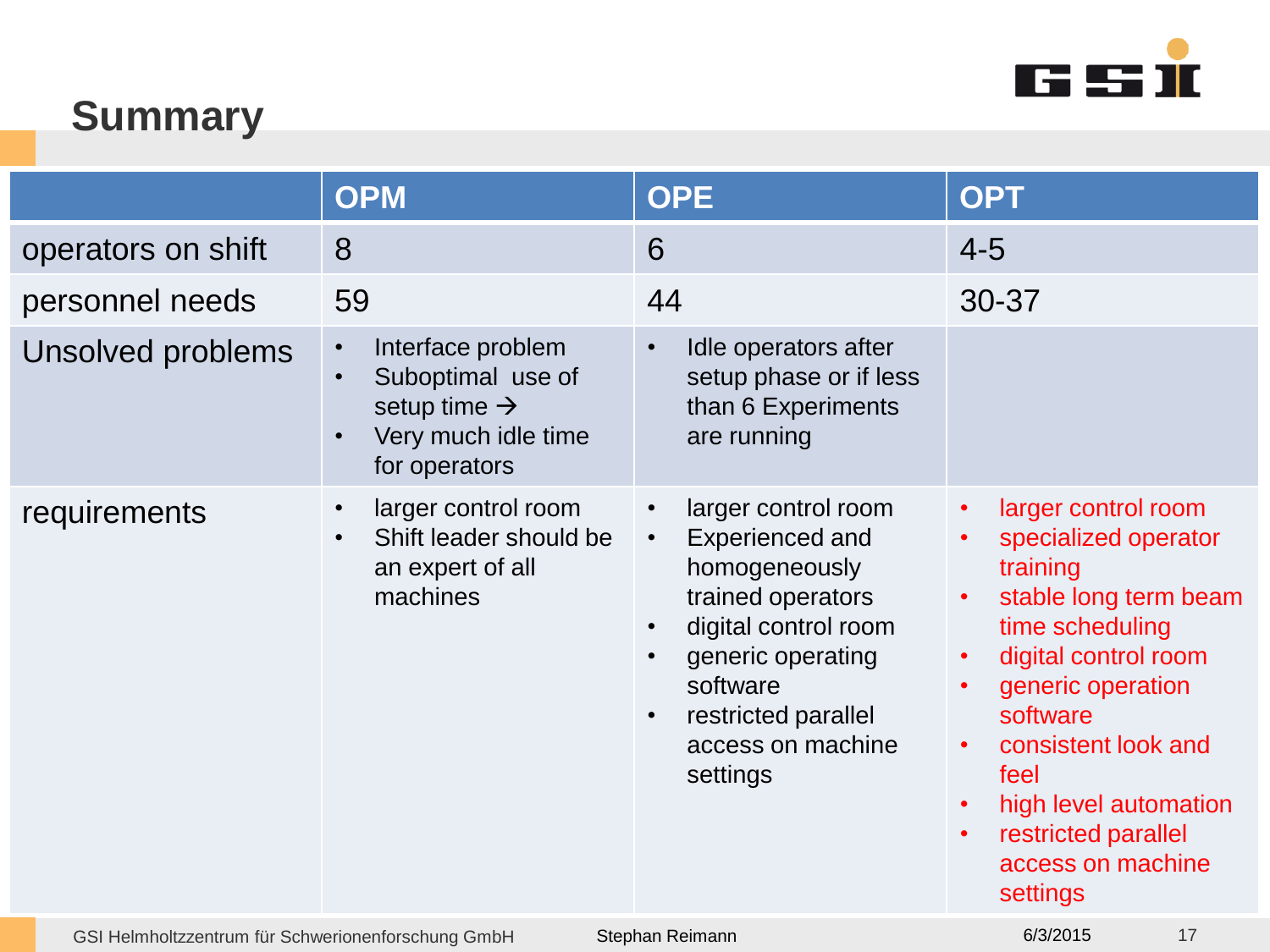

## **Recommendations**

**fit the requirements of the optimized paradigm** 

+

- **for future hiring in accelerator departments: add option for** shift work to new contracts (operators on demand)
- **add software skills as an requirement for operators (creating** automation procedures)
- new operators should also have some theoretical background in physics
- development of a dedicated operator training concept
	- periodic lectures (similar to AXEL@CERN)
	- hands on training (2016 CRYRING, from 2017 on dedicated training shifts)
	- operator exchange with other facilities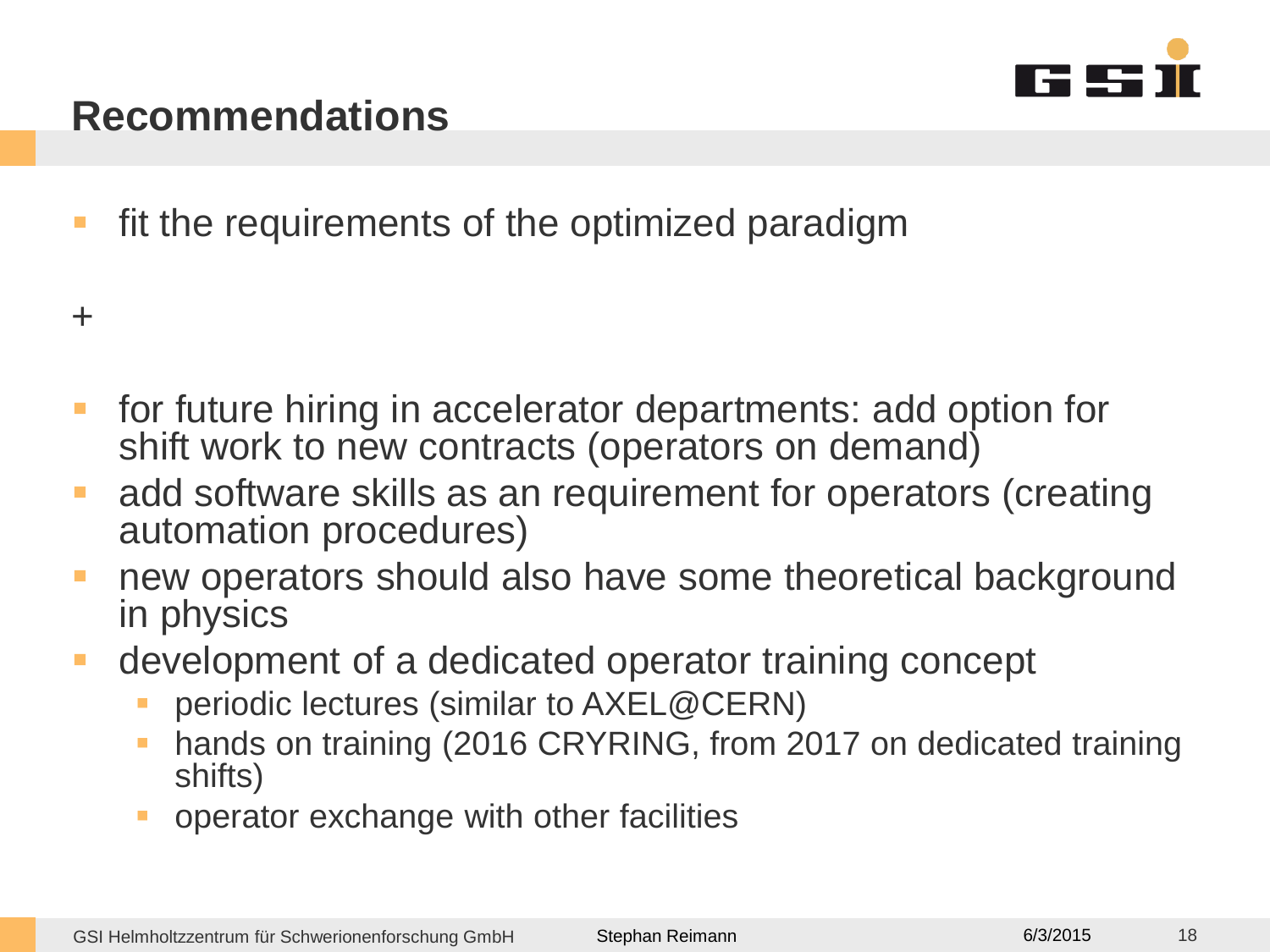

#### **raw personnel development schedule**